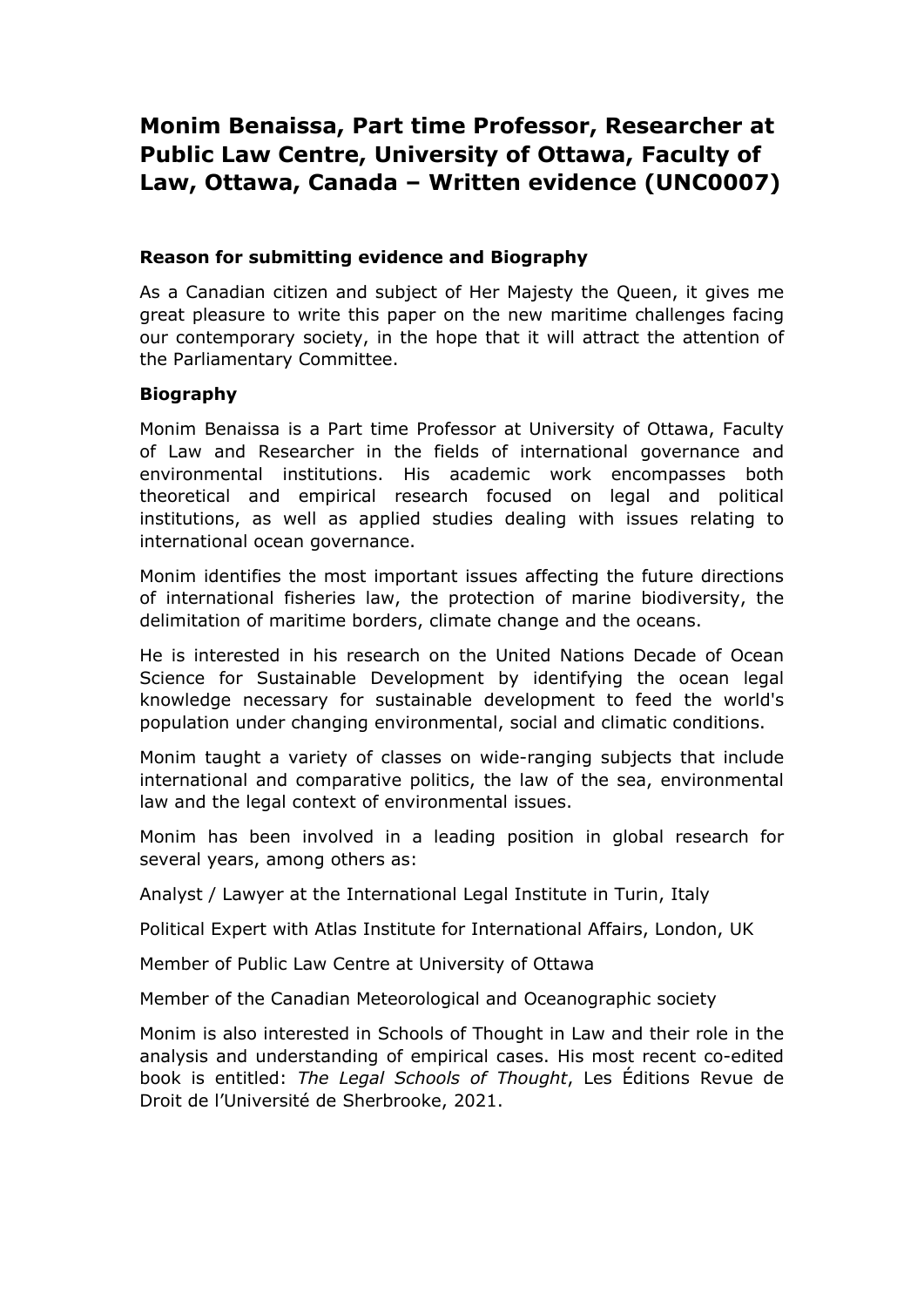# **UK and the future of Arctic fisheries under 1982 UNCLOS**

#### **Summary**

In this study, we will focus on a region that will receive special attention in the coming years, namely the Arctic Ocean. Because of the disappearance of the ice pack due to global warming, the Arctic Ocean will become an economic Eldorado for the new industrial powers. If the United Kingdom was one of the first Nations to discover the Arctic, $1$  later, after the departure of the British from North America, this legend will be reversed. This situation has given rise to the appearance of new State actors. The Arctic has a unique geography, economy, and environment. It is a region that allows several influential States in the maritime field to impose their geopolitical weight, but also to assert their identity and protect their interests, including several European States, namely France, Germany, Italy, the Netherlands, Poland, Spain, China, Japan, and Korea. In effect, on one hand, while States such as China advocate for the freedom of the seas and the right to exploit natural resources in the Arctic Ocean, in the other hand this new economic power does not follows the same rules in the South China Sea.

Moreover, the international community is faced not only with the ecological effects of climate change on the Arctic, but also with the economic opportunities of the exploitation of natural resources in general and fish in particular. It is essential to understand which State actors are targeted by this climate change and this new economic reality, but also to understand the legal context related to the fishing activity. The new climatic reality and its consequences on the Arctic Ocean, is an element calculated by the signatory States of the 2018 Agreement to Prevent Unregulated High Seas Fisheries in the Central Arctic Ocean, which provides for a program of scientific research and assessment of the prospects for commercial exploitation of fishery resources. Distant States such as China and Japan are openly expressing their fishing interests in this Ocean. It must be noted that these are maritime powers that possess the technological and human means to play an essential role in the governance and management of fisheries resources in the Arctic Ocean. One may ask what are the main challenges for the effective implementation of UNCLOS in the Arctic Ocean for the upcoming years? What needs to be done for the UK to return to the Arctic and play its role as a major State actor? Even if there are several issues in the Arctic, we will focus on the fisheries sector, especially in its legal aspect.

**Key Words:** Arctic Ocean, UNCLOS, Fisheries, UK

<sup>1</sup> Hatfield, Philip J. *Lines in the Ice: Exploring the Roof of the World*. McGill-Queen's University Press, 2016.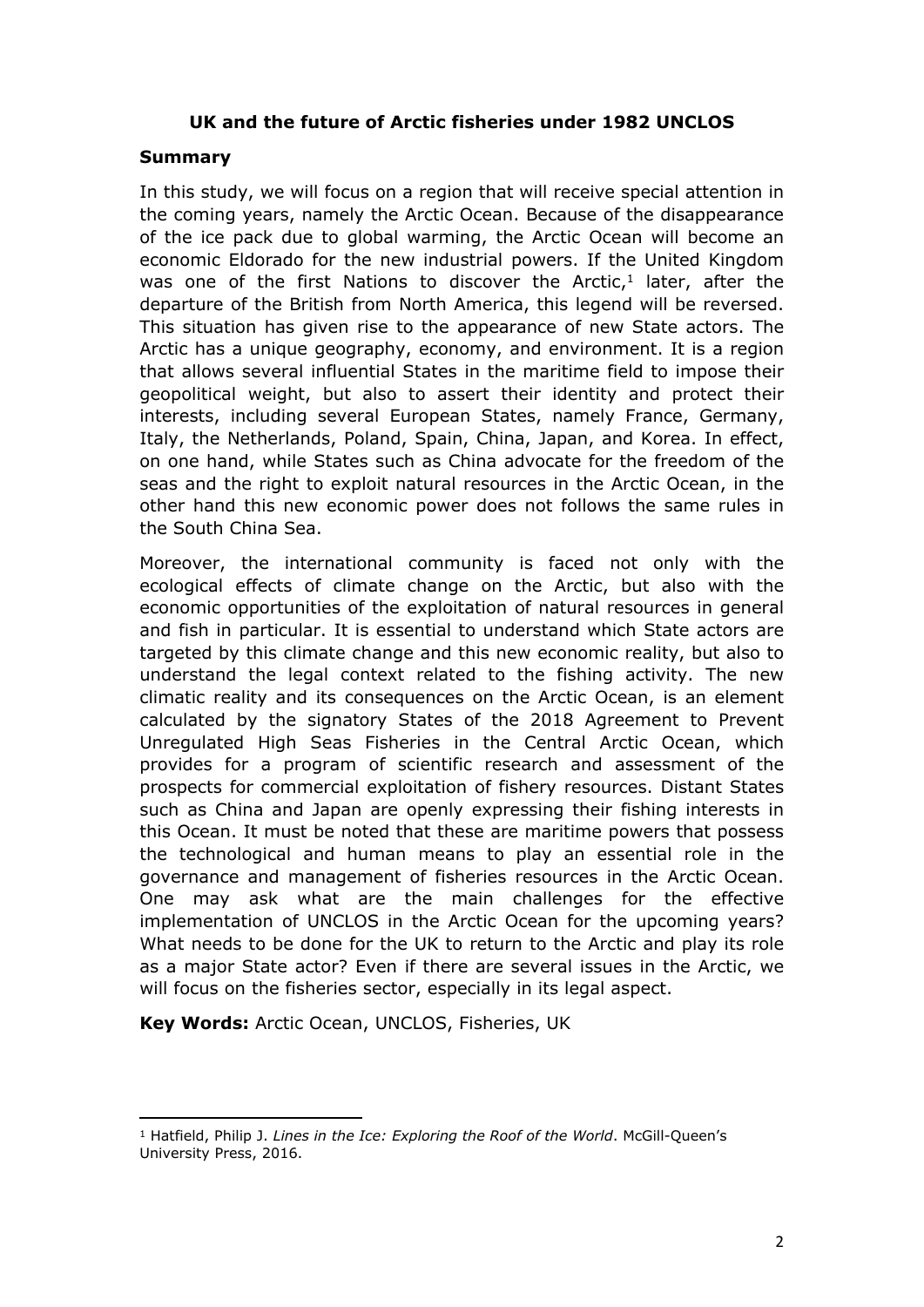# **1.Regulation of access to economic resources, including on the deep seabed and in the water column, fishing, and the protection of resources: the case of the Arctic Ocean**

1-The activity of fishing in the waters of the Central Arctic Ocean is an area which has not been sufficiently studied. The most advanced scientific information on this sector and in this region dates back to the 2000s. The remoteness of the region and the expense of conducting research are probably the reasons for this lack of knowledge. Since the acceleration of the melting of the ice pack in the Arctic, States and state entities attracted to the activity of fishing have demonstrated not only a race to the gains of this activity, but also an involvement in related areas. These include their participation in the fight against climate change, scientific research, maritime rescue operations, as well as the study of the state of fish stocks in the Arctic Ocean. Some of these State and state entities, notably the European Union, have demonstrated a willingness to become more involved from a legal perspective.

2-Furthermore, the protection of biodiversity beyond national jurisdiction is an important issue for global conservation efforts. Approximately 61% of the world's oceans are areas that are not part of any exclusive economic zone (EEZ), including the Arctic Ocean, which makes them, in principle, susceptible to uncontrolled commercial exploitation.<sup>2</sup> With the melting of the sea ice in the central Arctic Ocean, the marine area around the North Pole beyond the EEZ of any coastal State is likely to be overfished in the future. The North Atlantic, Barents Sea and Bering Sea in particular are areas in which major fishing nations such as Asian and European States currently conduct their fishing operations, and which may extend into the Central Arctic Ocean in the future as the ice retreats. $3$ However, the regulation of fisheries cannot be accomplished exclusively by the Arctic States alone, but through the broadest possible cooperation under public international law.<sup>4</sup>Although the Arctic Council has created an objective regime for the exploitation of natural resources in the Arctic by the bordering States, this does not apply to the Arctic as a whole. It must be remembered that beyond the areas under the sovereignty of coastal States, the waters of the Central Arctic are located mostly on the high seas over which the Arctic Council has no jurisdiction. Not all seabed resources in this area fall under the jurisdiction of the Arctic States. Thus, the Arctic high seas are not under the sovereignty of the bordering States. Through international cooperation this would be more appropriate.

<sup>2</sup> Vito de Lucia, «The Arctic environment and the BBNJ negotiations. Special rules for special circumstances? », (2017) 86 Martine Policy pp 234-240.

<sup>3</sup> World ocean review, «The Arctic and Antarctic-Extreme, Climatically Crucial and In Crisis », (2019) pp 12-57.

<sup>4</sup> Zheng Lei, «Freedom of Navigation in Arctic Routes: Regulations and Disputes », (2017) 63 China Int' Stud.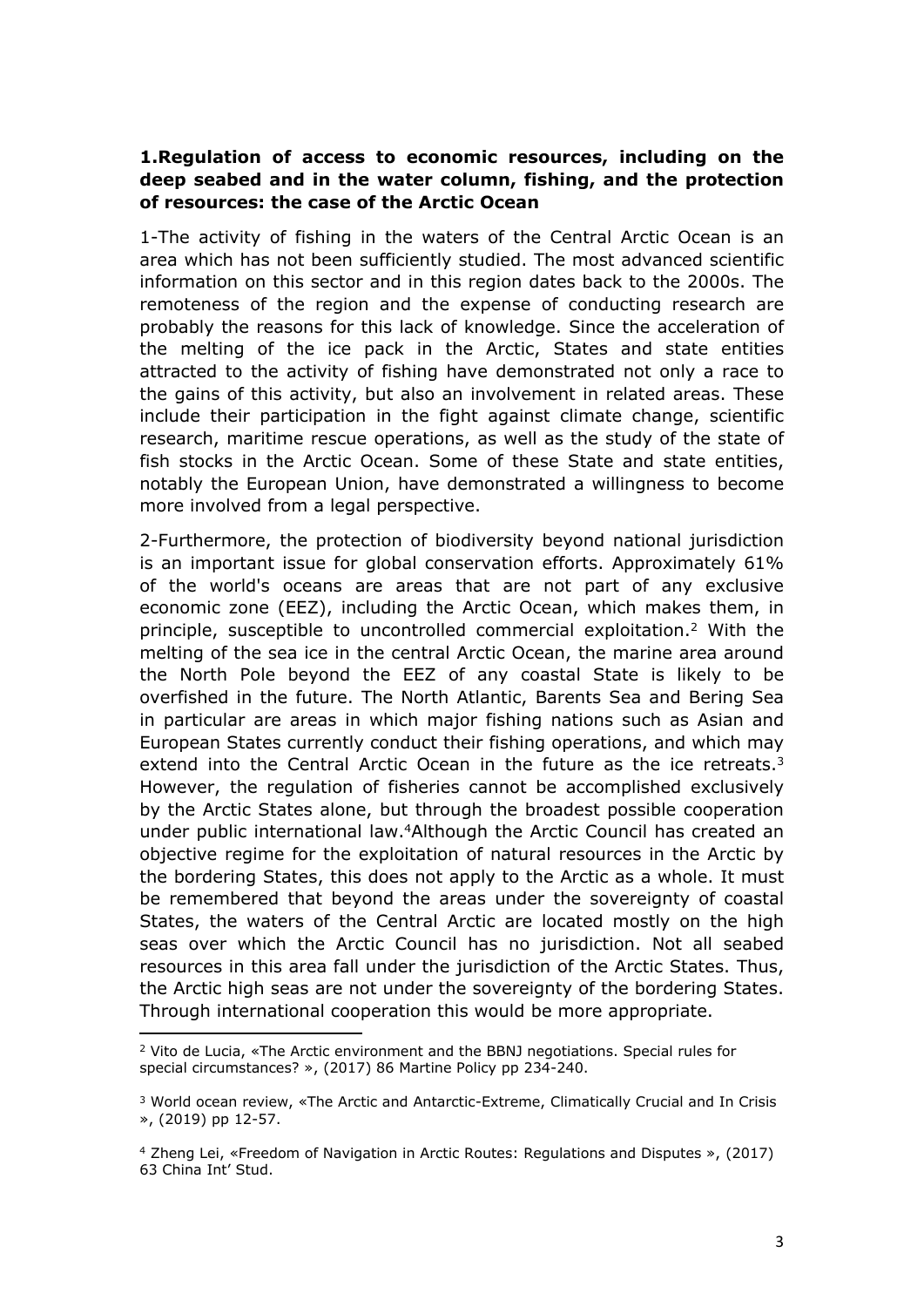3-Given that the Arctic Ocean contains a very rich marine biodiversity, even if the Arctic States were to adopt a policy of preservation through the establishment of marine protected areas within their sovereign boundaries against overexploitation, the implementation of this policy would not be effective without the involvement of third States such as the United Kingdom. There are several types of marine protected areas: Large Marine Ecosystem (LME), Ecologically Significant Area, Arctic marine area. The delimitation of these protected areas seems difficult to achieve since it is not done on the basis of the same criteria. Attempts to appropriate the Arctic are of concern to the entire international community, especially to third party states involved in polar research, which is why these Countries are in favour of establishing an international regime for the Arctic. It should be noted that within the Arctic Council itself there are contradictions in the management of Arctic affairs. On the one hand, there is a call for multilateral cooperation, and on the other hand there is a race to protect national interests. Each Arctic state has its own vision of its vital interests<sup>5</sup>. The value of the fisheries heritage of the Arctic Ocean and the key role that the interested States are called to play in the coming decades in terms of fisheries management in the Arctic, requires the implementation of an effective legal framework. This must give priority to the safeguarding of exploitable biological resources and even the conservation of a broader marine biodiversity. Given the extremely limited data on fisheries resources in the Central Arctic Ocean, conservation of marine biodiversity must be based on science and modern global fisheries management practices.

4-The emergence of third-party fishing interests in the Arctic is a geopolitical reality that is slowly becoming a legal fact. For this reason, the issues can be addressed by an international organization to complement or reinforce the implementation of the international agreement for the prevention of unregulated fishing activities on the high seas of the Arctic Ocean. The increasing number of international issues in the Arctic, especially the need for the creation of an international organization for Arctic fisheries. The process and structure of the establishment of this institution is central to the emergence of third-party State interests in the Arctic. The activity of illegal, unreported, and unregulated (IUU) fishing makes it difficult for researchers and governments to gain an understanding of the true volume of this irregular practice. Researchers dealing with IUU fishing in the Arctic study a few subsets of species such as cod and haddock or king crab. The IUU fishing record of all species fished and traded in the Arctic Ocean is not available. For example, the International Council for the Exploration of the Sea (ICES) estimates that between 2002 and 2018 between 3.2% and 25.2% of the total catch of Arctic cod was not reported, and that in 2018 the IUU fishing of this species is unknown.<sup>6</sup>

<sup>5</sup> Siron, R, Sherman. K, Skjoldal. H, et Hiltz. E., « Ecosystem-Based Management in the Arctic Ocean: A Multi-Level Spatial Approach », (2008) 61 pp 86-90.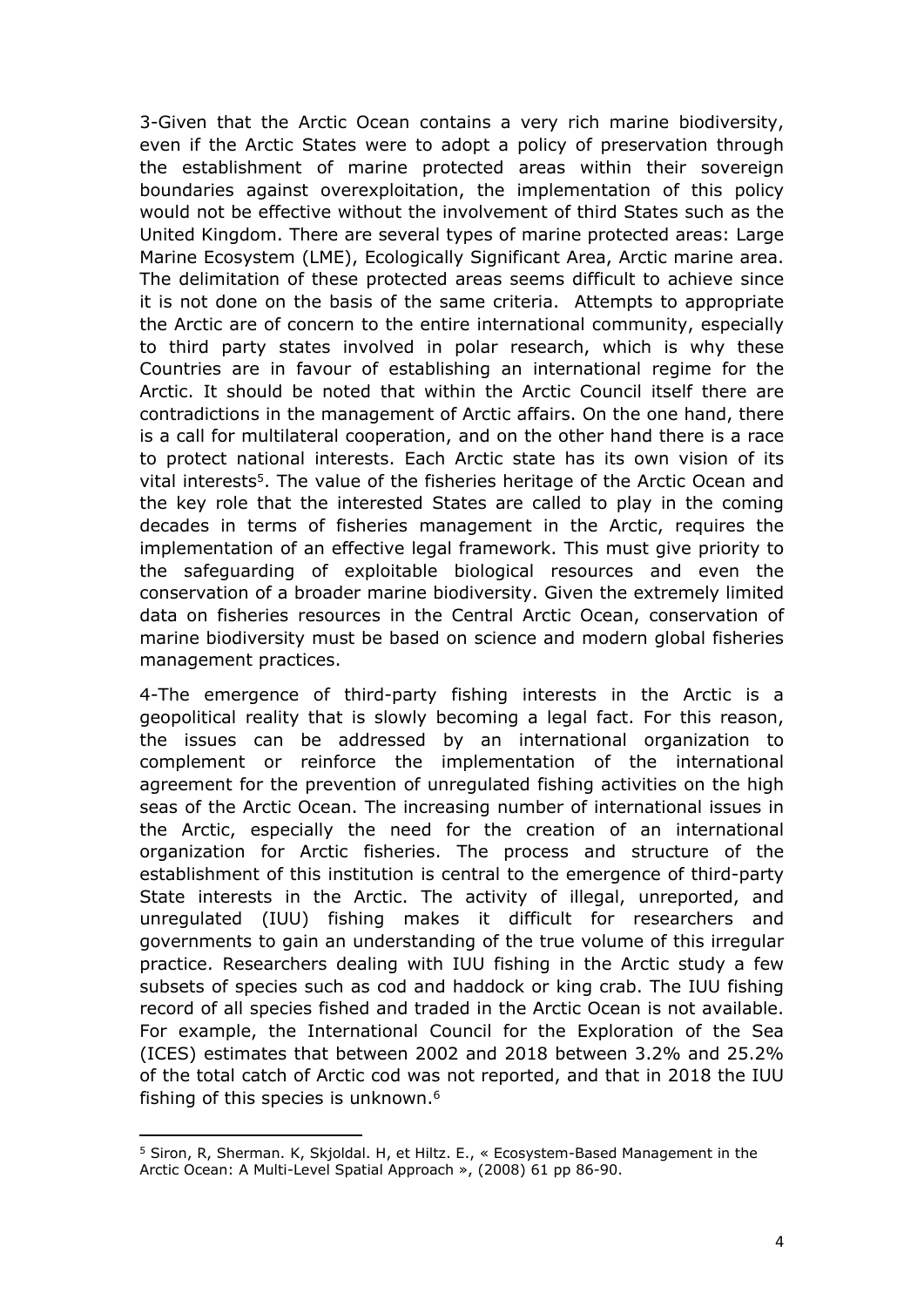5-Clearly, Central Arctic waters have attracted fishing interests since the signing of the 2018 Unregulated Fishing Ban Agreement. This agreement brought together for the first time Arctic and non-Arctic States, but considered as fishing powers, notably China, Japan and the European Union. Even if this agreement reinforces the legal regime of fishing, this instrument is not permanent. It can be said that it has temporarily frozen the fishing activity in the waters of the Central Arctic. It can be seen from this Agreement and from the will of the signatory States that the race to commercial exploitation is not ruled out but is postponed. The fact of having this agreement for the moment does not mean that these States are disinterested in the region, but on the contrary, their commitments can be considered as an opportunity to mark their presence.<sup>7</sup> This legal coordination on fisheries not only has a positive impact on the countries concerned by the Arctic region, but it is also a policy that is consistent with international fisheries law and the implementation of its mechanisms, in particular the provisions of the 1995 Agreement on Straddling Fish Stocks and Highly Migratory Fish Stocks, as well as the Code of Conduct for Responsible Fisheries of the United Nations Food and Agriculture Organization (FAO).

# **2.UK and the Arctic: What will be the most important international partnerships and alliances for the UK in addressing these challenges and upholding its interests with regards to the law of the sea in this region?**

6-The United Kingdom as a European power has developed a general Arctic policy for several decades. British interests in the Arctic can range from environmental protection to security issues. That said, this policy faces challenges at the national level as demonstrated by its differences with Scotland, and at the regional level following Brexit. These challenges have an impact on British interests in the Arctic, particularly on the exploitation of fisheries resources. The British government has realized that the consequences of climate change are not limited to the Arctic but will affect the Country as well. For this reason, scientific research has always been considered a motivating factor for involvement in the Arctic. The Country has always sought to balance defense issues as a global military power with economic and scientific interests in the Arctic, although Scotland prioritizes economic benefits over other aspects. Prior to the referendum, Scotland expressed its differences with the UK on the future of its Atlantic, Arctic, and European relations.<sup>8</sup> Scotland's choice to

<sup>6</sup> Bahri, T., Vasconcellos, M., Welch, D.J., Johnson, J., Perry, R.I., Ma, X. & Sharma, R., eds. 2021. *Adaptive management of fisheries in response to climate change.* FAO Fisheries and Aquaculture Technical Paper No. 667. Rome, FAO.

<sup>7</sup> Vylegzhanin, Young, «The Central Arctic Ocean Fisheries Agreement as an Element in the Evolving Arctic Ocean Governance Complex», (2020) 118 Marine policy.

<sup>8</sup> Duncan Depledge and Klaus Dodds, «The United Kingdom, Scotland and the Arctic', Arctic Institute», December 2017, [https://www.thearcticinstitute.org/united-kingdom](https://www.thearcticinstitute.org/united-kingdom-scotland-arctic/)[scotland-arctic/](https://www.thearcticinstitute.org/united-kingdom-scotland-arctic/).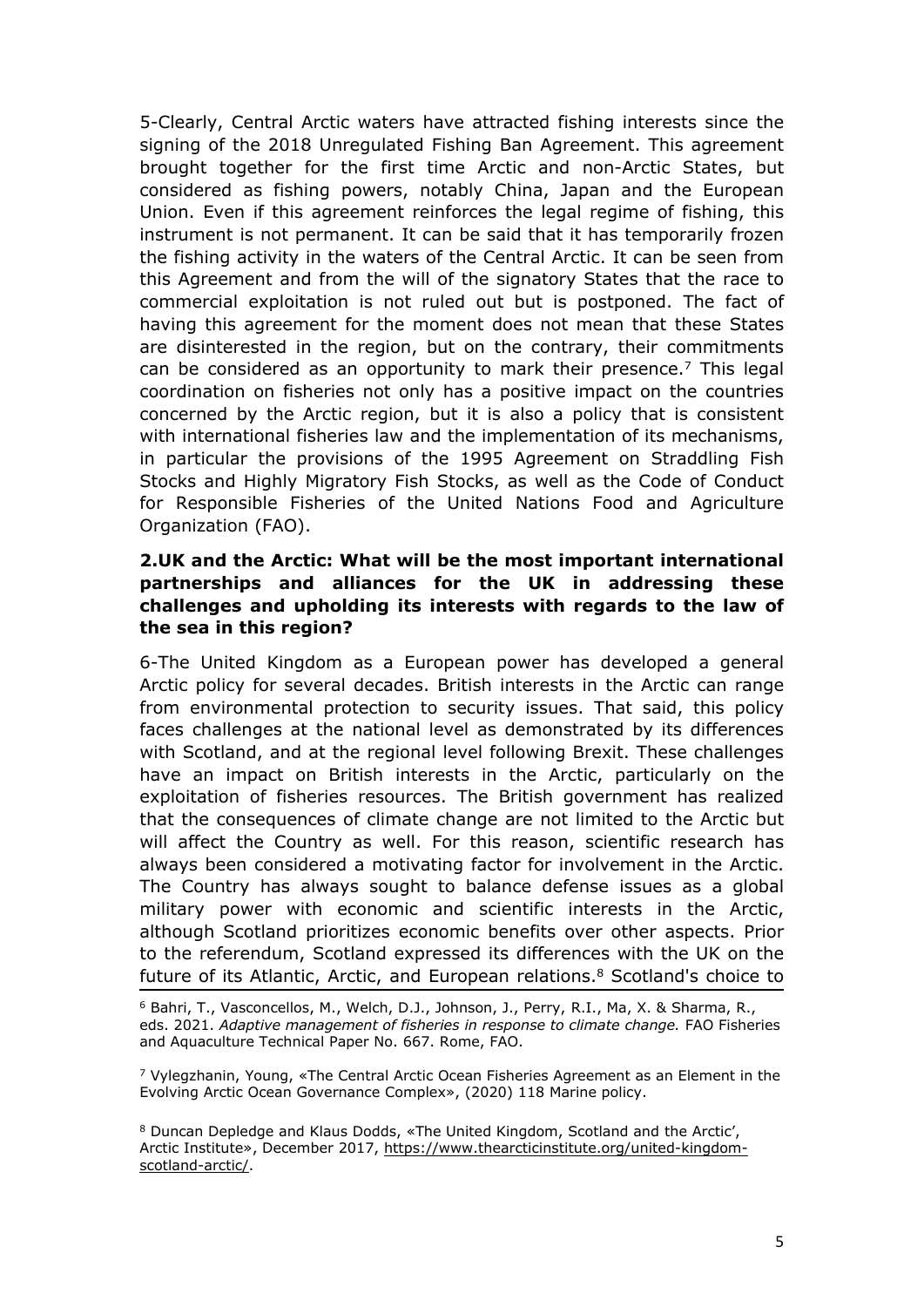remain in the EU during the Brexit referendum demonstrates a difference in the foreign policy pursued by the UK and Scotland. It can be said that the UK is developing its Arctic policy as a power. The UK has a global presence in the Arctic to ensure energy supply, maintain its military role in NATO<sup>9</sup>. Pointing out that the UK's military presence in the Arctic dates back to the 19th century, through the two world wars, the Cold War, and the commitment within NATO to deter Russia in this region.<sup>10</sup>

7-It is clear that the UK's Arctic policy has developed as the geopolitical situation in the region has evolved. The post-cold war period was characterized by a transition to peace, thus with less military orientation. Since scientists warned of the consequences of global warming on the Arctic, the UK has turned to a scientific policy characterized by a commitment to the International Polar Year. However, since the Russian flag was planted on the Arctic seabed, the UK has repeatedly expressed its concern about Russia's threats to its Arctic allies, notably Norway and Canada. Between the policy of deterrence against Russia and cooperation with it within the framework of the Arctic Council, the various departments of the British government are trying to find a balance. It remains to be said that this Country is adapting with the development of the situation in the Arctic. The Crimean crisis had pushed Western allies, including the UK, to change their positions to face possible challenges in the Arctic.

<sup>10</sup> Nick Ritchie, «Rethinking Security: A Critical Analysis of the Strategic Defense and Security Review», (2011) (87) 2 International Affairs pp 355-76.

<sup>11</sup> Andrew Foxall, «We have Proved it, the Arctic is Ours: Resources, Security and Strategy in the Russian Arctic», in Richard Powell and Klaus Dodds (eds), *Polar Geopolitics? Knowledges, Resources and Legal Regimes,* Cheltenham: Edward Elgar 2014 pp 93-112.

<sup>12</sup> Jon Barnett, «Security and Climate Change», (2003) (13) 1 Global Environmental Change pp 7-17.

<sup>13</sup> Elizabeth Nyman, « Protecting the Poles: Marine Living Resource Conservation Approaches in the Arctic and Antarctic», (2018) 151 Ocean and Coastal Management pp 193-200.

<sup>14</sup> Lassi Heininen (ed.), *Future Security of the Global Arctic: State Policy, Economic Security and Climate,* Basingstoke: Palgrave Macmillan 2016.

<sup>9</sup> Haftendorn, Helga. "NATO and the Arctic: Is the Atlantic Alliance a Cold War Relic in a Peaceful Region Now Faced with Non-Military Challenges?" European Security (London, England), vol. 20, no. 3, Taylor & Francis Group, 2011, pp. 337-61.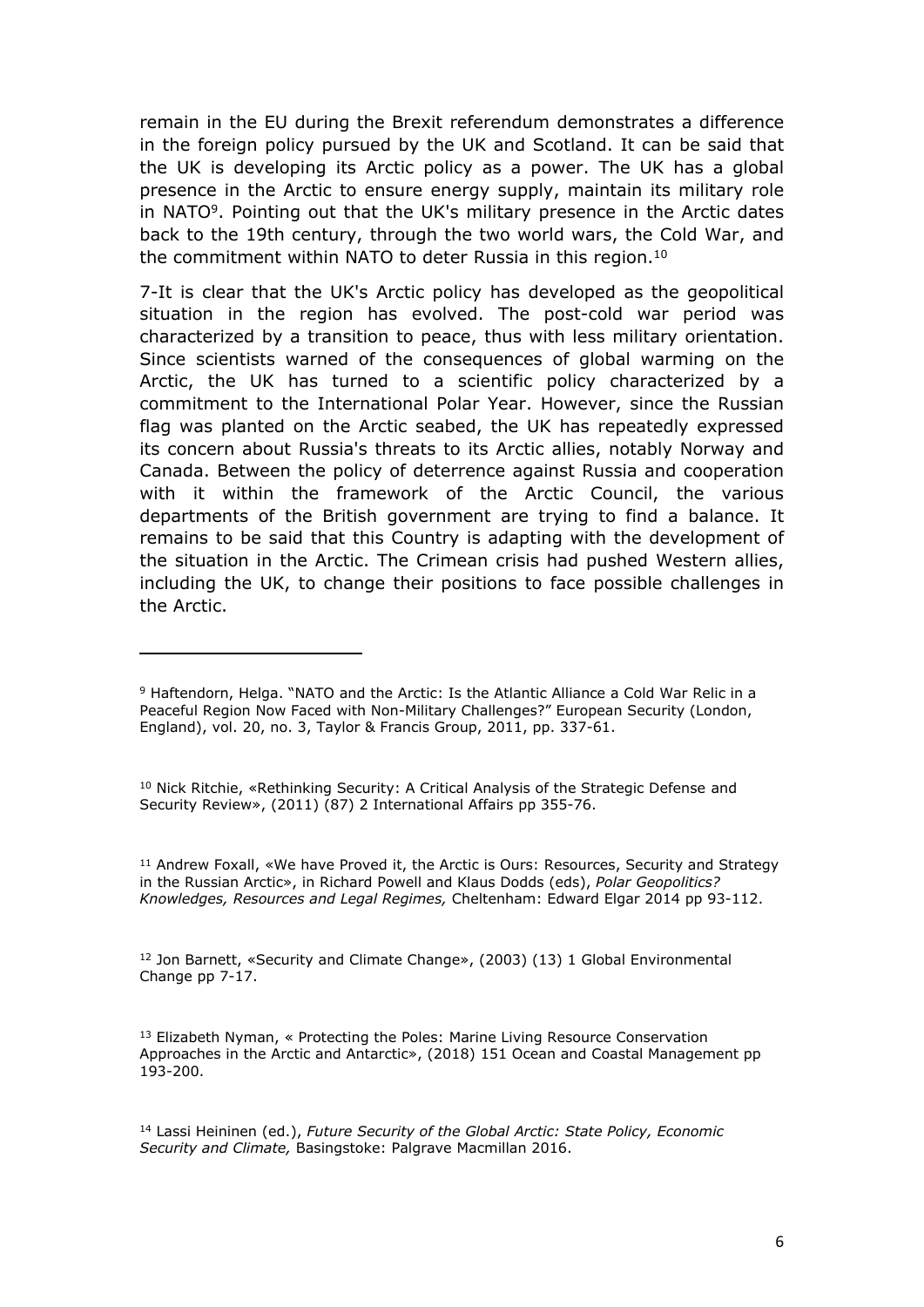8-While the UK has taken seriously the issue of its rights under international law in terms of economic exploitation, including shipping, fishing and energy resources, and tourism<sup>11</sup>, yet this Country has shown an interest in becoming more involved in protecting the Arctic environment.<sup>12</sup> Moreover, the Brexit has affected the UK's Arctic policy to some extent. The UK was obliged to respect European legislation on fishing. After the Brexit this is no longer the case. UK is now independent of European fisheries policy; however, it will no longer have access to European funds for scientific research in the Arctic. In general terms the UK will still need Arctic allies outside the EU, but within the framework of NATO, namely Norway, Iceland and Canada. For the UK, although the Arctic is an area of cooperation within the framework of the Arctic Council, the far North Atlantic, the Baltic Sea and Scandinavia remain sources of concern for the UK's security, due to the continued presence of Russian military activities in these regions. The UK takes into account consideration of other sources of threat, as the Arctic is increasingly of interest to other States and third powers such as China, Korea, India and Japan. The participation of offshore actors in the negotiation of the Central Arctic Ocean fisheries moratorium has reiterated a sensitive point, that the management of the northernmost waters is a global matter.<sup>13</sup>

9-Clearly, less geographically delineated terms such as "International Arctic" may prove more useful in the future than "Circumpolar Arctic" as actors seek to identify the emerging geographic, geopolitical and geoeconomics complexity in the region.<sup>14</sup> As a result, with its immense natural reserves such as rich fisheries, and its geographic proximity to the European continent, the Arctic will continue to attract more and more attention from third-party States.

# **Conclusion**

Although Arctic issues are dominated by the involvement of Arctic States, recent years have seen a modest opening to other non-Arctic States, leading to a multiplication of visions on Arctic issues. Yet this modest role is likely to grow with climate change. If, under the Law of the Sea, the Arctic States exercise sovereignty over the exclusive economic zone, with global warming and the disappearance of the central Arctic ice pack, which is an international zone, there will be an increase in navigation activities, scientific research, environmental protection, and the exploitation of fisheries resources.

The signing of the 2018 Agreement to Prevent Unregulated High Seas Fisheries in the Central Arctic Ocean is only the beginning of the involvement of third States, which soon will open the door to a multilateral governance that considers the fisheries interests of third States and State entities. Finally, it allows third States such as the UK to have rights and obligations over this space under the same international law. The reality of climate change has caused the geography of the Arctic Ocean to shift in favor of third States and State entities.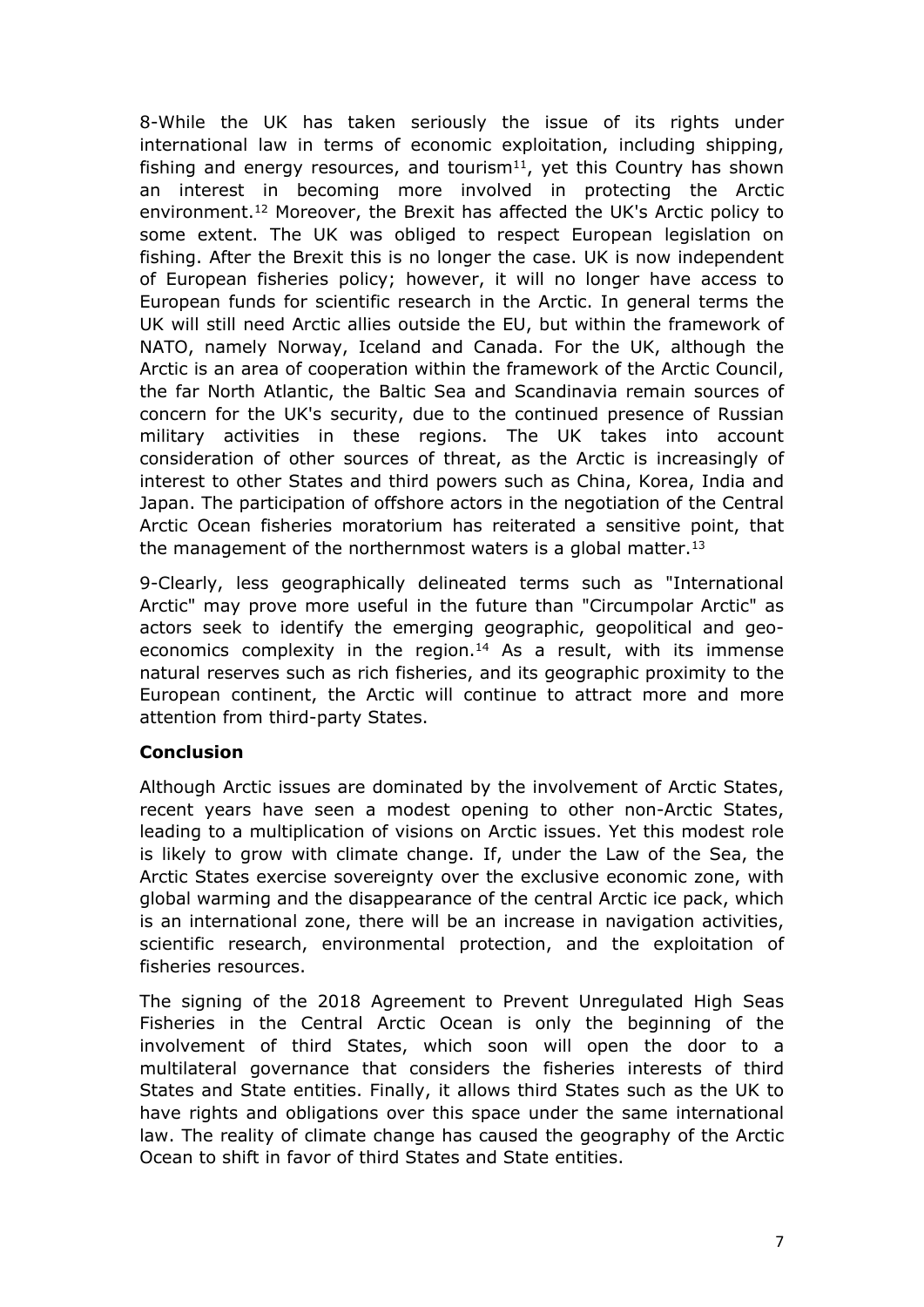# **References**

Andrew Foxall, «We have Proved it, the Arctic is Ours: Resources, Security and Strategy in the Russian Arctic», in Richard Powell and Klaus Dodds (eds), *Polar Geopolitics? Knowledges, Resources and Legal Regimes,* Cheltenham: Edward Elgar, 2014 pp 93-112.

Bahri, T., Vasconcellos, M., Welch, D.J., Johnson, J., Perry, R.I., Ma, X. & Sharma, R., eds. 2021. *Adaptive management of fisheries in response to climate change.* FAO Fisheries and Aquaculture Technical Paper No. 667. Rome, FAO.

Duncan Depledge and Klaus Dodds, «The United Kingdom, Scotland and the Arctic', Arctic Institute», December 2017, [https://www.thearcticinstitute.org/united-kingdom-scotland-arctic/.](https://www.thearcticinstitute.org/united-kingdom-scotland-arctic/)

Elizabeth Nyman, « Protecting the Poles: Marine Living Resource Conservation Approaches in the Arctic and Antarctic», (2018) 151 Ocean and Coastal Management*,* pp193-200.

Haftendorn, Helga. "NATO and the Arctic: Is the Atlantic Alliance a Cold War Relic in a Peaceful Region Now Faced with Non-Military Challenges?" European Security (London, England), vol. 20, no. 3, Taylor & Francis Group, 2011, pp. 337-61.

Hatfield, Philip J. *Lines in the Ice: Exploring the Roof of the World*. McGill-Queen's University Press, 2016.

Jon Barnett, «Security and Climate Change», (2003) (13) 1 Global Environmental Change pp 7-17.

Lassi Heininen (ed.), *Future Security of the Global Arctic: State Policy, Economic Security and Climate,* Basingstoke: Palgrave Macmillan, 2016.

Nick Ritchie, «Rethinking Security: A Critical Analysis of the Strategic Defense and Security Review», (2011) (87) 2 International Affairs pp 355- 76.

The Last Voyage of Henry Hudson. National Film Board of Canada, 2009.

Siron, R, Sherman. K, Skjoldal. H, et Hiltz. E., « Ecosystem-Based Management in the Arctic Ocean: A Multi-Level Spatial Approach », (2008) 61 pp 86-90.

Vylegzhanin, Young, «The Central Arctic Ocean Fisheries Agreement as an Element in the Evolving Arctic Ocean Governance Complex», (2020) 118 Marine policy.